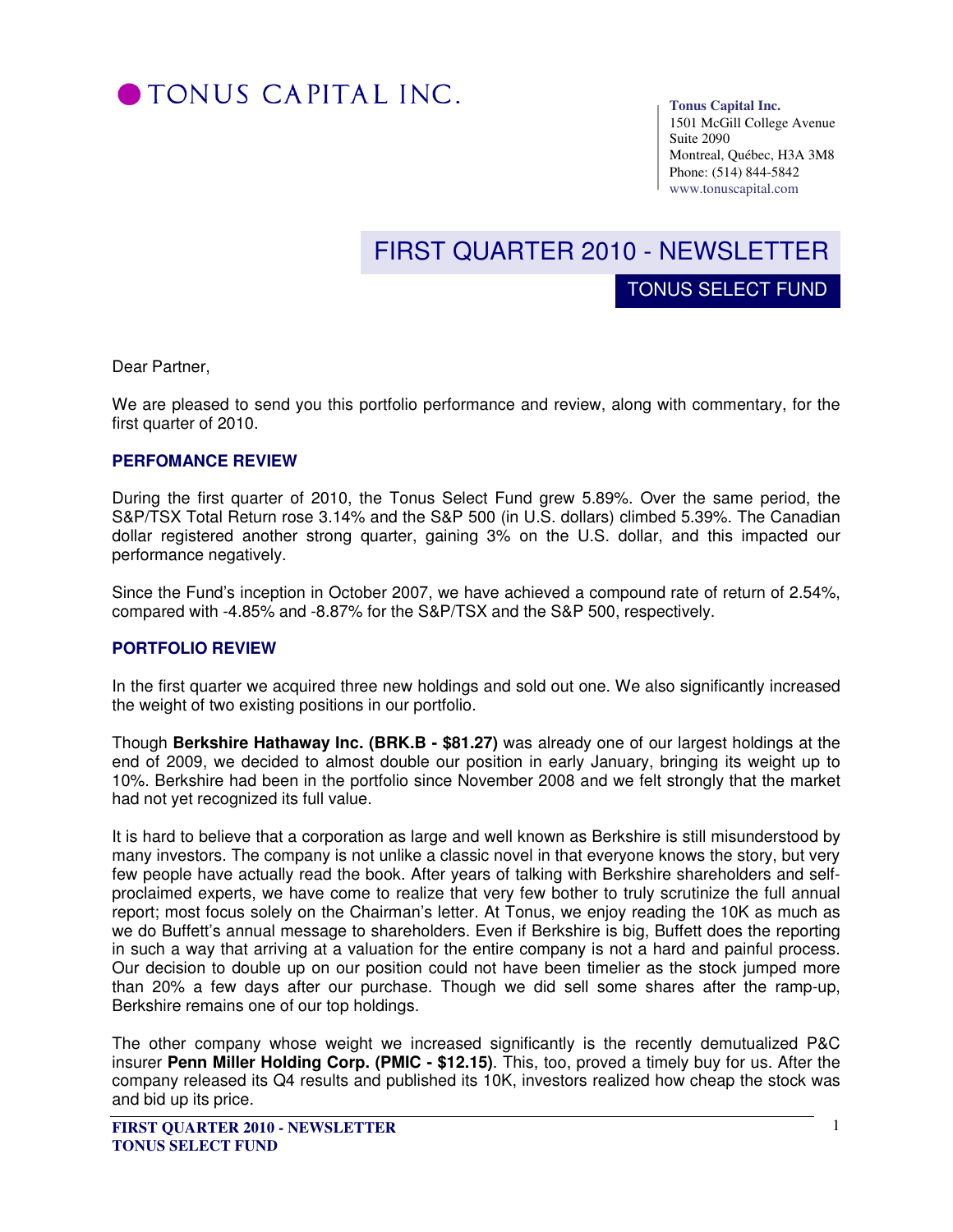The company disclosed a book value above \$21 at yearend and, even though Penn Miller had been trading publicly for less than three months, management had already bought back 4% of its shares outstanding at an average price of \$10.18! Though we already hold a large position in PMIC (about 7% of our portfolio), we think its stock price is still attractive.

We are not quite done talking about insurance stocks, as we made another substantial buy in the sector by acquiring shares in **Chubb Corp. (CB - \$51.85)** during the quarter. As a bottom-up stock picker, we go where we find value and, at present, we find there are mispriced opportunities in the P&C industry.

Chubb is the sort of insurance company we like. Management has demonstrated over a long period of time that they know how to assess risk properly. If the terms and conditions of coverage are not satisfactory, they are prepared to walk away. This explains in large part why the company's earned premium (revenue for insurance companies) did not grow at all from 2004 to 2009. Over this period, as pricing in the P&C market declined markedly, good insurers such as Chubb preferred to give up business if they were not paid enough for the level of risk they assumed. Instead of using their surplus capital to write more premiums, management returned a good portion of it to shareholders. Since 2005, they have bought back \$5 billion of their stock, which represents 20% of shares outstanding. Over this same period, Chubb also distributed almost \$2 billion in dividends. Giving back a total of \$7 billion to shareholders in the past five years in the light of the fact that Chubb's current market capitalization stands at only \$17 billion shows the magnitude of the capital return to its shareholders. Even after returning all this capital, the company is still very well capitalized, boasting a very reasonable debt-to-capital ratio of 20%. Moreover, Chubb still holds plenty of liquidity to continue buying back stock and paying out dividends.

One of the most important metrics to evaluate an insurance company over the long term is the growth of its float and the cost to acquire it. Chubb scores very well in this regard. The company has grown its float approximately 8% over the past 15 years. In this period, the company had a combined ratio above 100% in only three years, namely, 2000, 2001 and 2002. Losses in those years stemmed largely from insufficient reserves to cover future asbestos settlements and claims paid out following the attacks of September 11.

Incidentally, just two days after September 11, Chubb was the first insurance company to announce that terrorism was not excluded under its policies, that it would not seek to apply the war-risk exclusion and that they had already begun paying out claims. This is another one of Chubb's features not fully recognized by investors: Its great reputation for service and its promptness in settling claims. About one third of Chubb's business is personal insurance for wealthy homeowners. Many of Chubb's policyholders are ready to pay higher premiums because they know that they will be paid fast should they make a claim. In doing our due diligence, we talked to the CEO of a large insurance brokerage firm. He told us that, while Chubb was great to do business with at the corporate level, it was simply outstanding at the customer level. He spoke from experience, as he himself took out his personal homeowner's insurance with Chubb.

On a price-to-book basis, Chubb has not been this attractive for years. Its stock is presently trading at about 1.1 times book value. Historically, it has traded closer to 1.5 times and even vaulted above twice book value more than once. Many investors have been shunning the insurance sector on account of the soft market and lack of growth that the industry currently faces. Though premiums have been declining for the past few years, most insurers have still managed to register high profitability thanks in large part to reserve releases from previous years. However, as this trend has essentially reached the end of the line, the impact on profitability will certainly be evident going forward. Moreover, insurers have been fortunate not to have been hit by any major catastrophes in recent years and this has certainly contributed to their bottom line. However, their luck seems to have run out in 2010, as a number of natural disasters have already occurred so far, including the earthquake in Chile and winter storm Xynthia in Europe.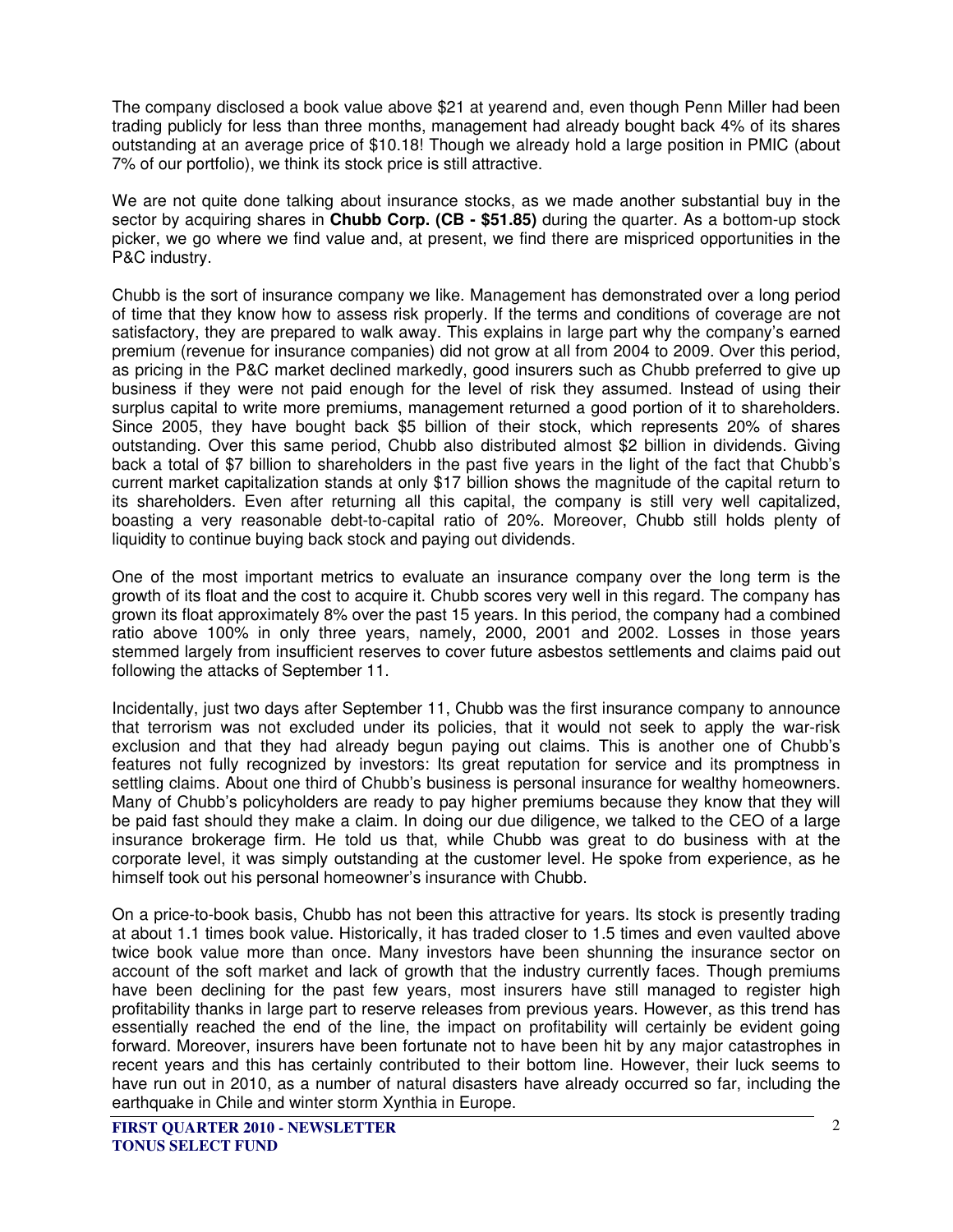Consequently, it will be hard to repeat the record profits of the past few years without increasing premium prices. So far this year, though, pricing remains soft. This said, we believe that the situation is already amply reflected in Chubb's current stock price and that the company represents an investment with a very favourable risk/reward ratio for those who know the virtue of patience.

We also added two new U.S. holdings to our portfolio. As we do not have full position yet, we will refrain from disclosing their names at this point in time.

On the other side, we sold out our holdings in **Saga Communications (SAGA - \$22.64)**. Like many other small, illiquid companies, Saga had an incredible run since the start of the year, with its stock shooting up more than 80%. In 12 months it has soared almost 500%. Saga's management discipline and financial conservatism, which we have always appreciated, helped them get through the incredibly difficult radio market of recent years. A number of more aggressive competitors were forced to file for Chapter 11 protection under the burden of their heavy debt. Furthermore, we always believed that SAGA's strategy to focus on smaller markets was the right way to go. In fact, these did a lot better than top-revenue markets over the course of the past downturn. So why did we sell our position? The reasons are three. First, though we believe that the radio industry will not undergo the same brutal decline as newspapers, we underestimated the impact of the iPod and like products on the industry and on the music-listening habits of consumers. This new technology constitutes a much more daunting foe for radio operators to combat over the long term than initially imagined. Second, though at less than 5 times free cash flow Saga may still look cheap from a valuation perspective, the company has benefitted from a couple of factors that quite simply will not last forever. On the one hand, as Saga borrows variable, the low interest-rate environment has allowed the company to pay less for its debt. With an almost identical debt level, Saga paid 45% less interest in 2009 compared with 2007. This represents a non-negligible saving of almost \$1.00 per share pretax! On the other hand, the company shrank its capital expenditure budget by more than 50% in the past two years. In future the company will need to step up its spending in this regard in order to begin growing again. Third and last, in the communication sector, there is better value to be found in larger companies such as Comcast Corp.

## **COMMENTARY**

### **U.S. small caps continue their incredible ascent**

As mentioned in the past, we are having a great deal of difficulty finding value in U.S. small caps. The trend has yet to turn around, as U.S. small caps continue to outperform by a long stretch their large-cap counterparts this year. The Russell 2000 index is up 8.5% already in the first quarter, against 4.9% for the S&P 500.

Let us take Chubb Corp., our recent buy, to illustrate some of the valuation disconnect between U.S. small and large caps. If we compare it with RLI Corp., an insurance company with a market cap of about \$1.2 billion that we are very familiar with, you will see what we mean immediately. RLI shares many of Chubb's characteristics and we would gladly purchase its stock at the right valuation. RLI is an excellent underwriter, consistently maintaining a combined ratio below 100%, and it manages its capital very efficiently. At the end of 2000, RLI sold at 1.3 times book value and Chubb at 2.2 times. Clearly, RLI was trading at a discount compared with Chubb. At the end of 2009, however, the situation had completely reversed. RLI was trading at a premium versus Chubb, with a price-to-book ratio of 1.4 versus 1, respectively.

Now, if RLI actually outperformed Chubb from 2000 to 2009, then it would justifiably deserve a higher valuation today. Instead, during this period, the two companies grew their float approximately 9% a year and, in terms of book value, both posted a compound growth rate of about 10%.